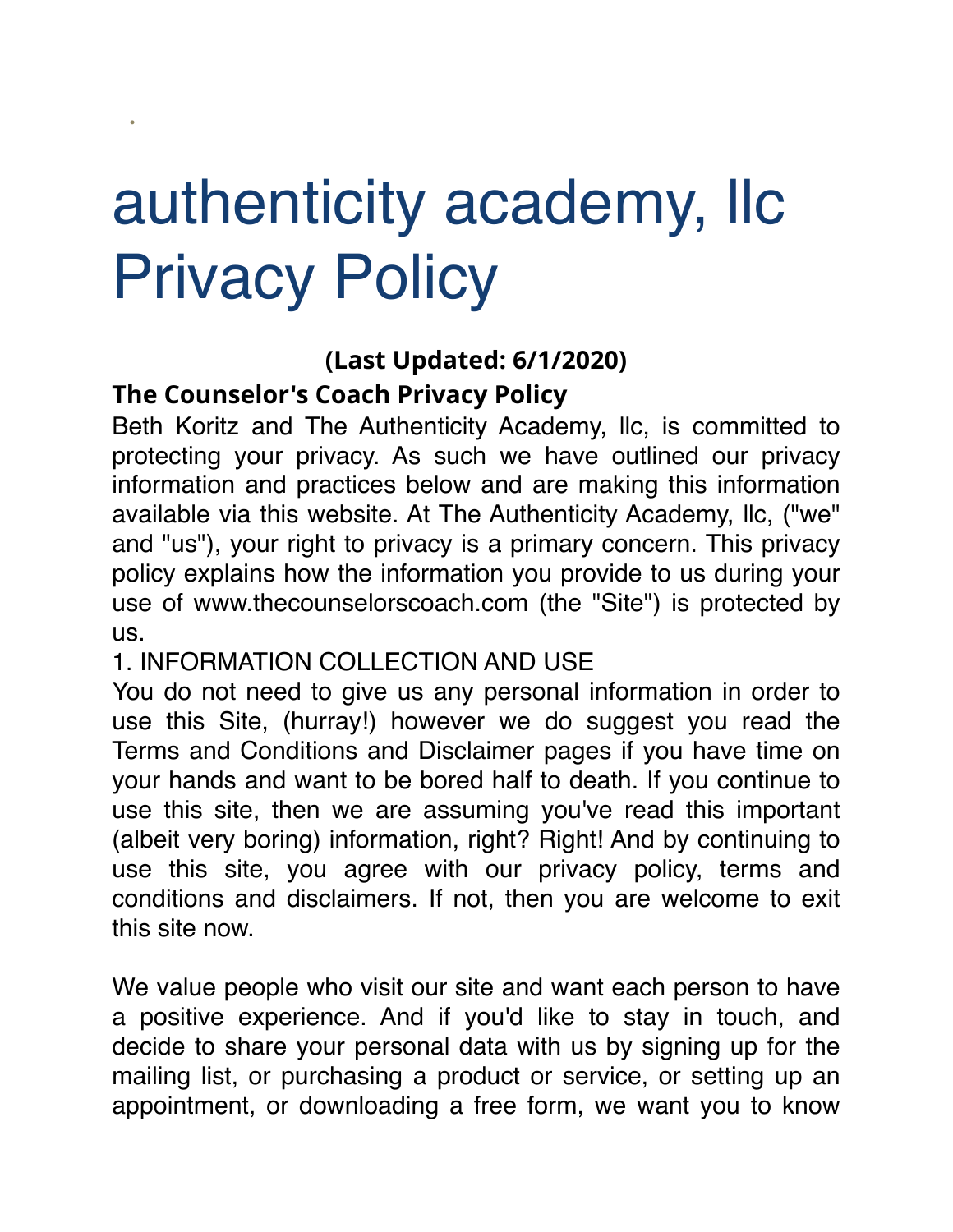that we are using the information you give us to fulfill your request for goods or services in a way that you would expect us to use your information (so for example, emailing you your product or freebie form, or sending you an appointment confirmation, or responding to a blog comment). We won't use your information in any way that is not consistent with our privacy promises. No one likes it when a business does that and we honor our client's trust.

We love our world neighbors and colleagues, and every person is welcome on this site. However, if you do choose to sign up for the mailing list, or purchase materials or comment on a blog, you are doing so by your own free will my friend!

If you choose to purchase a paid e-product, e-book, e-materials via this site, or download a freebie, or sign up for the free or paid services, your credit card information will be required for payment or for free download through Paypal. Additionally, this Site may use forms in which you give contact information (including your name, address, telephone number, and email address) so you can request information or support from Beth, and/or The Authenticity Academy, llc, ask a coaching question, comment on a blog, or if you request to be included on Mari's mailing list, or to schedule an appointment. You are under no obligation to fill out any form, contact form, join the mailing list, or download eproducts, or leave your information so that you can add a comment on a blog. If you'd like to wonderful! If not, no problem.

**Other good info**: We will not sell, share, trade or otherwise use any information you provide other than how you've requested we use your information because the information you give us is used only to send you the e-materials you have requested, to schedule/ confirm an appointment if you wish to do so, to include you in a service (such as a webinar or workshop, or coaching group) that you've signed up for, to share information to our mailing list on occasion via a newsletter if you sign up for the mailing list, to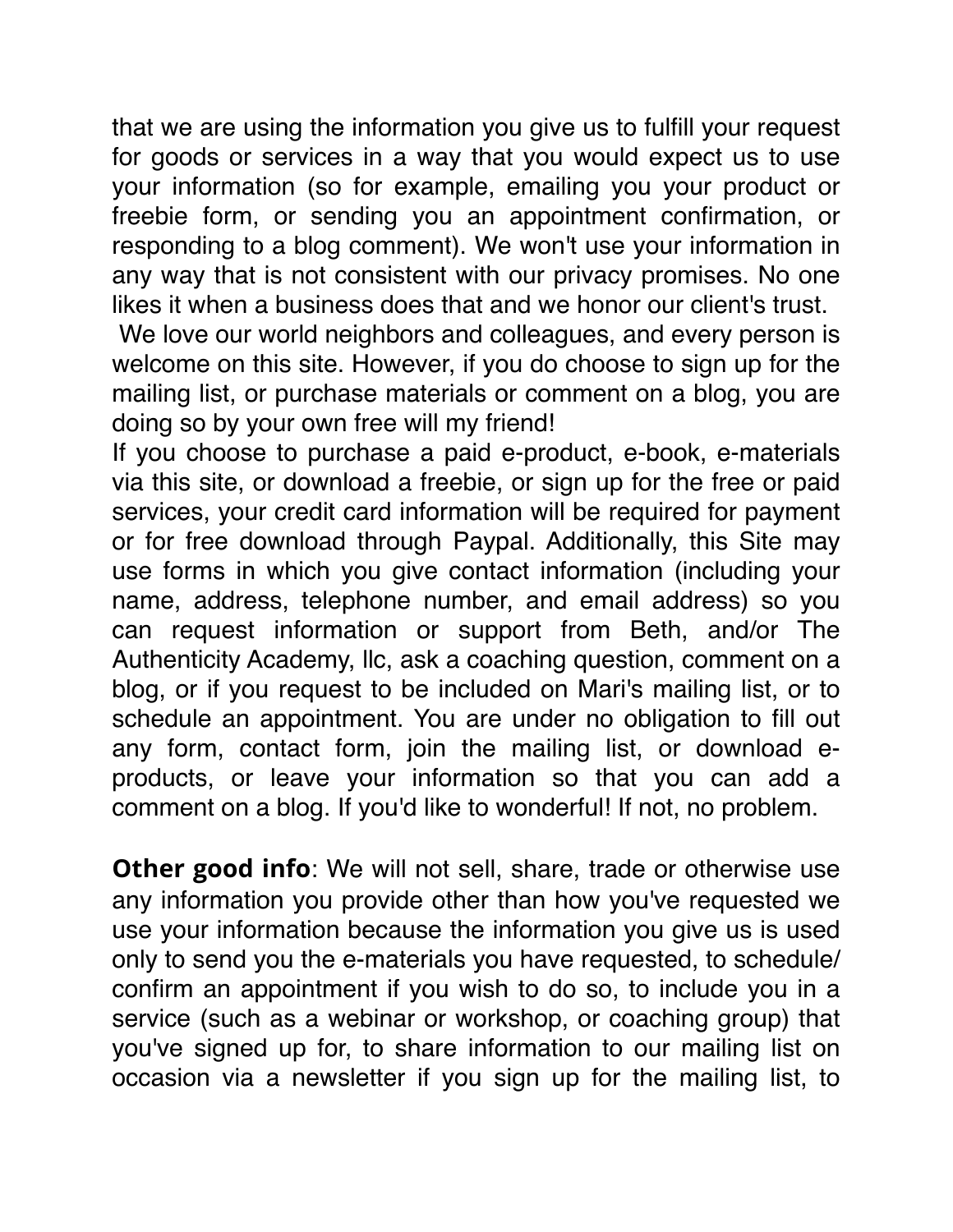return any email questions you may send via this website contact form, or to follow up on comments, requests and other messages that you submit to us through the website, or responses to blog comments if you leave a comment.

TIP: To better safeguard your information, please do not include any credit card information in your electronic communication unless it is specifically required by us as part of Services or transaction fulfillment process sites, or our customer contact process (such as purchasing e-products, purchasing services, or downloading free forms).

This Site and our Services may contain links to other websites. Please understand that we are not responsible for the privacy practices or the content of such sites. We just don't have that kind of control (nor do we want it!).

#### 2. SECURITY

This Site has security measures in place to protect against the loss, misuse or alteration of the information under our control. If our site allows you to enter sensitive information (such as a credit card number) on order forms, the site has encrypted the transmission of that information.

We may also at times provide information about you to third parties who support and provide various services on our behalf, such as providers who process credit card payments (such as Paypal if you purchase or download a product or service from this website, or SchuduleOnce if you are scheduling an appointment). We will only share information about you that is necessary for the third party to provide the requested service or product. These companies are prohibited from sharing, buying, selling or using your personally identifiable information for any secondary purposes.

We follow accepted standards to protect the personal information submitted to us, both during transmission and once we receive it. However, in spite of our very best efforts, it is important to remember that no method of transmission over the Internet, or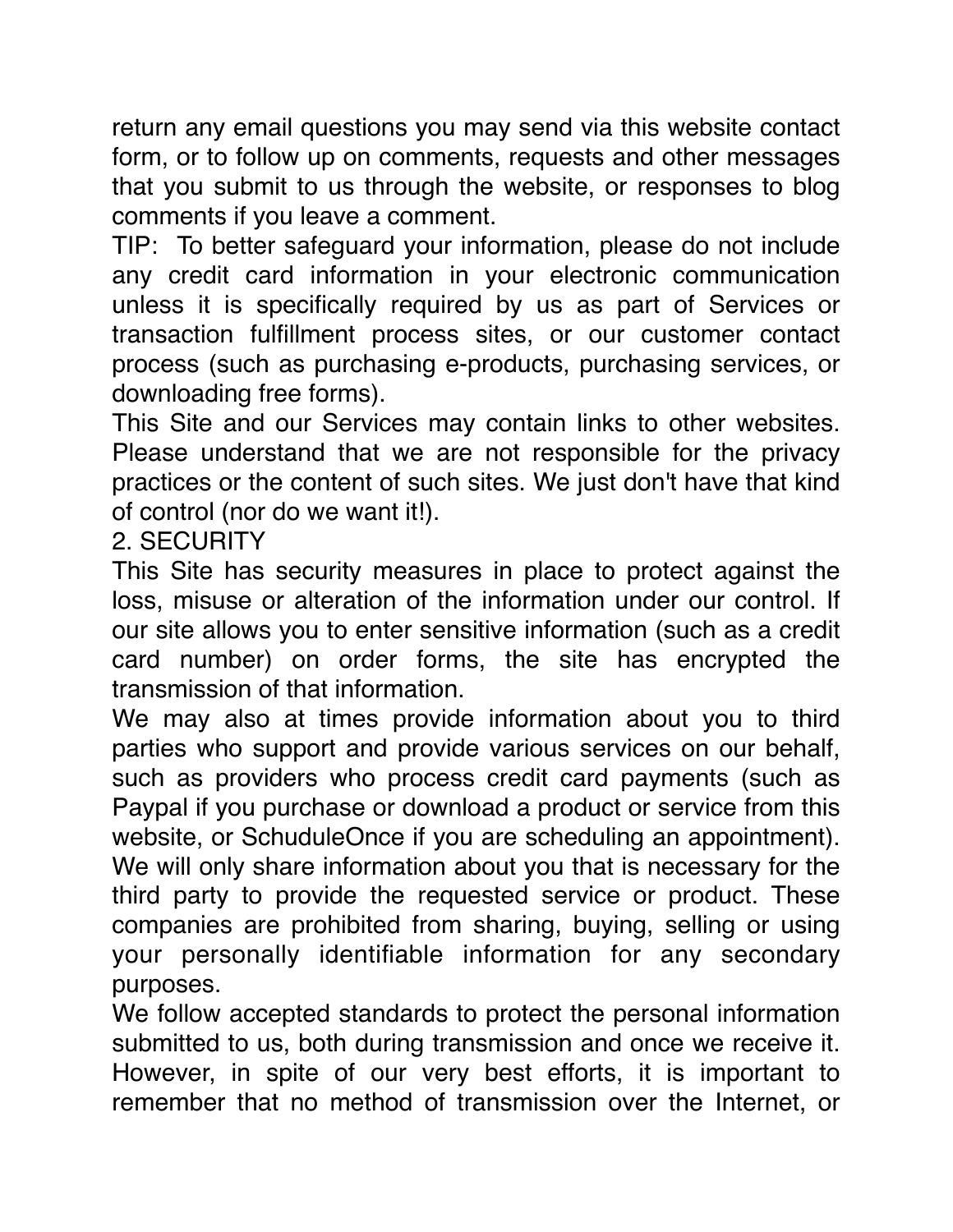method of electronic storage, is one hundred percent (100%) secure, however. Therefore, no website or company, including us, can guarantee its absolute security.

### 3. GOOGLE ANALYTICS AND COOKIES

We use cookies to help us provide you with a personalised service, and to help make our websites, applications and services better for you. Simply stated, the Internet's favorite tracking "food" are cookies.

We may also use a very common tool used by millions of websites called "Google Analytics" that helps us better understand how people use our Site. Basically Google Analytics help us understand stuff such as how often users visit the Site, what pages they visit when they do so, and what blogs they visit most often. Google Analytics collects only the IP address assigned to you on the date you visit this Site, rather than your name or other identifying information.

Google Analytics plants a permanent cookie on your web browser to identify you as a unique user the next time you visit this Site. This cookie cannot be used by anyone but Google, Inc. The information generated by the cookie will be transmitted to and stored by Google on servers in the United States.

We use the information received from Google Analytics only to improve services on this Site. We do not combine the information collected through the use of Google Analytics with personally identifiable information.

How to disable cookies: You may be able to configure your browser, application or service to restrict cookies or block all cookies on our website if you wish. You are welcome to do this, but please do understand that if you disable cookies you may find this affects your ability to use certain parts of our website, applications or services.

Google's ability to use and share information collected by Google Analytics about your visits to this Site is restricted by the Google Privacy Policy http://www.google.com/policies/privacy. You can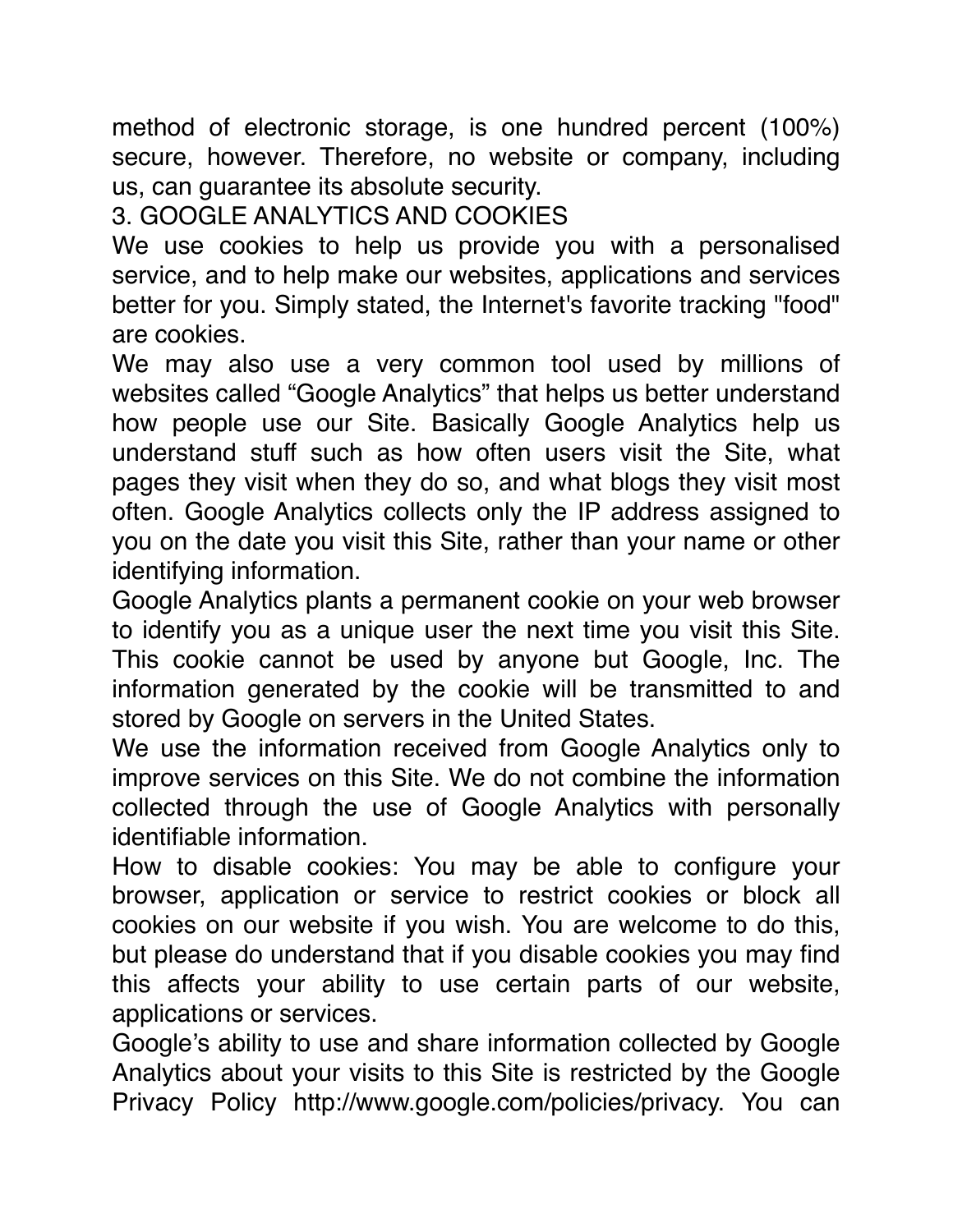prevent Google Analytics from recognizing you on return visits to this Site by disabling the Google Analytics cookie on your browser.

For more information about cookies and instructions on how to adjust your browser settings to accept, delete or reject cookies, see the [www.allaboutcookies.org](http://allaboutcookies.org/) website which will give you more information on this topic. 4. COLLECTION AND USE OF PERSONAL INFORMATION OF CHILDREN UNDER AGE 13

We are committed to protecting the online privacy of children. In accordance with the Children's Online Privacy Protection Act ("COPPA"), we will not knowingly collect any personally identifiable information from children under the age of thirteen (13) without first obtaining parental consent. Prior to providing any personally identifiable information (your name, email address, address, phone number etc.), children under the age of thirteen (13) must have a parent or legal guardian complete and return (by email or regular mail) a Parental Consent Form to navigate@authenticity-academy.com.

The consent form states that the child's "Parent" or "Legal Guardian", by his or her signature, consents to the collection and transfer of the child's personally identifiable information. Consent may be revoked by completing a "Revocation of Parental Consent Form" and sending it to the email or physical mailing address above. In compliance with COPPA, We are sensitive about children consulting with parents or guardians before furnishing personal information or ordering anything online.

It is also our intention to adhere to the Children's Advertising Review Unit (CARU) Guidelines on Internet advertising with its special sensitivities regarding solicitations to children under thirteen (13). We encourage parents/guardians to supervise and join their children in exploring cyberspace.

5. TRANSFER OF DATA ABROAD

If you are visiting this Site from a country other than the country in which our servers are located (for example the US) glad you are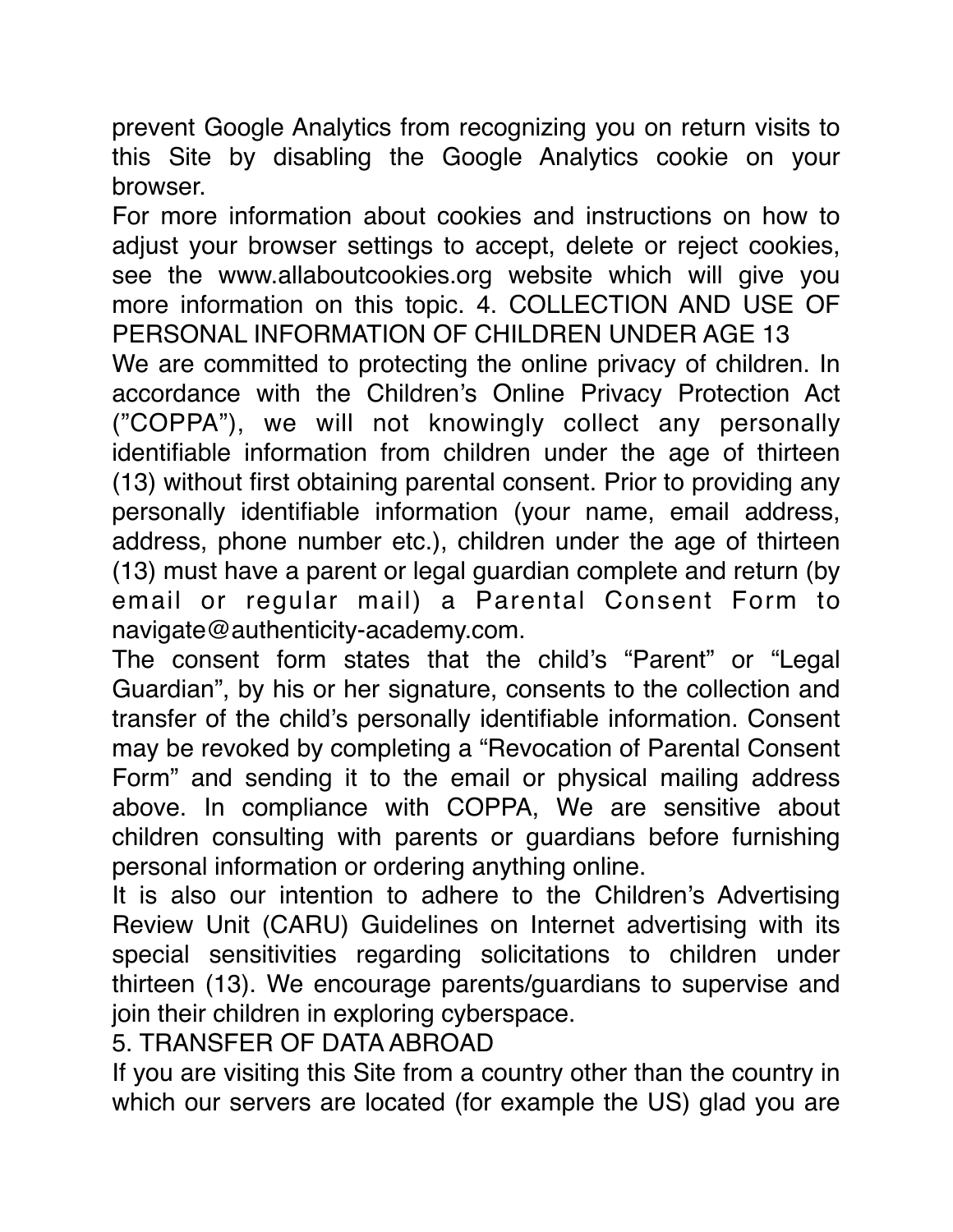here and welcome! It is important that you understand that your communications with us may result in the transfer of information across international boundaries. By visiting this Site and communicating electronically with us, you consent to such transfers.

6. COMPLIANCE WITH LAWS AND LAW ENFORCEMENT

We cooperate with government and law enforcement officials and private parties to enforce and comply with the law.

We will disclose any information about you to government or law enforcement officials or private parties as we, in our sole discretion, believe necessary or appropriate to respond to claims and legal process (including without limitation subpoenas), to protect our property and rights or the property and rights of a third party, to protect the safety of the public or any person, or to prevent or stop activity we consider to be illegal or unethical. We will also share your information to the extent necessary to comply with ICANN's rules, regulations and policies.

To the extent we are legally permitted to do so, we will take reasonable steps to notify you in the event that we are required to provide your personal information to third parties as part of legal process.

7. CHANGES IN OUR PRACTICES

We reserve the right to modify this Privacy Policy at any time. If we decide to change our Privacy Policy, we will post those changes to this Privacy Policy to our website home page at the bottom in bold print, and any other places we deem appropriate, so that you are aware of what information we collect, how we use it, and under what circumstances, if any, we disclose it.

If we make material changes to this Policy, we will notify you here, by email, **or usually by means of a notice on our home page**, at least thirty (30) days prior to the implementation of the changes. You are welcome to check back on our home page anytime for updates.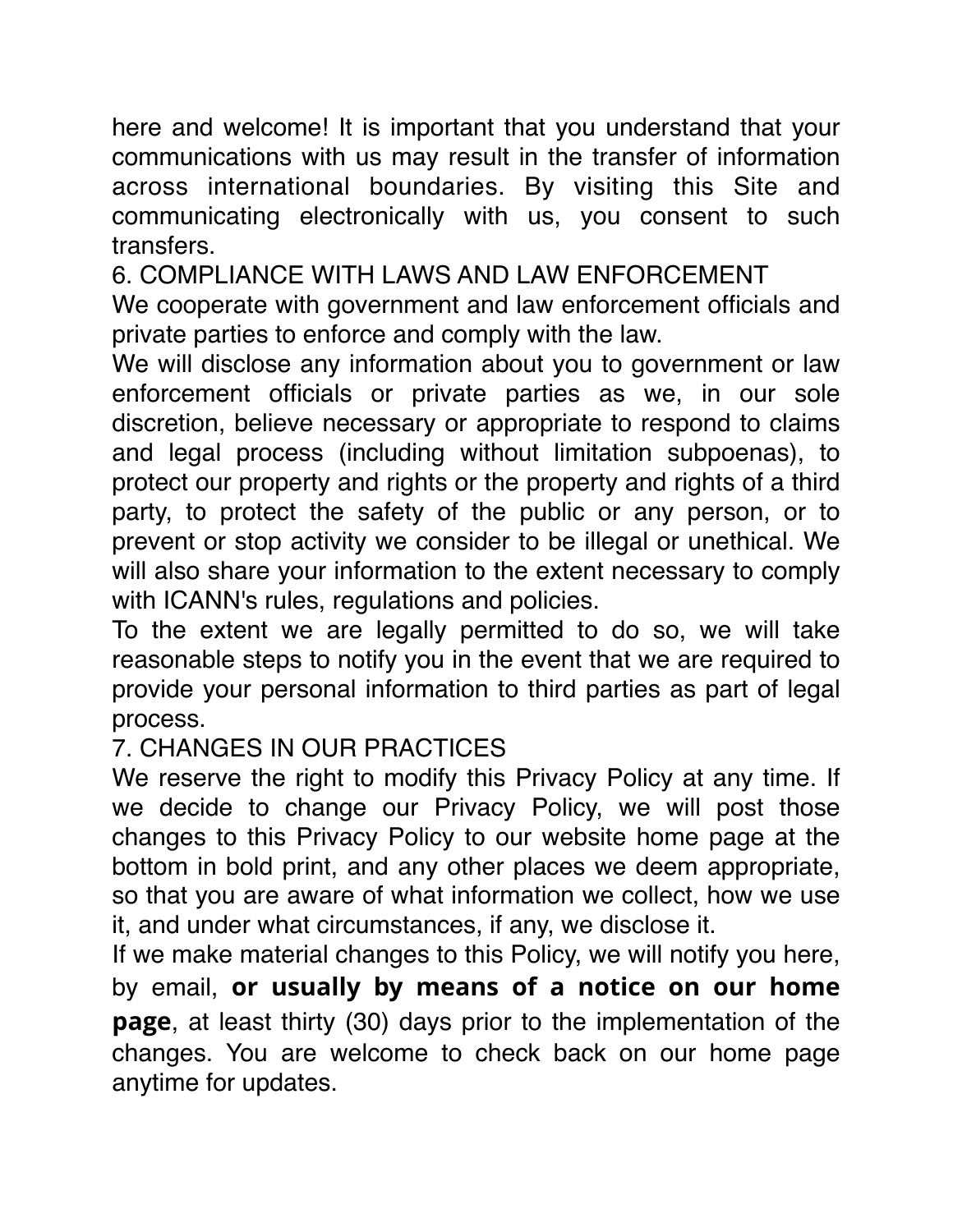8. CORRECTING, UPDATING AND REMOVING PERSONAL INFORMATION

You may alter, update or deactivate your account information or opt out of receiving communications from us at any time and we really do mean that, no hard feelings! You may send an email to [navigate@authenticity-academy.com](mailto:navigate@authenticity-academy.com).

We will respond to your request for access or to modify or deactivate your information within thirty (30) days.

Complaints and Requests: If you have questions about this notice or want to talk about a problem without filing a formal complaint, please contact Beth Koritz at navigate@authenticityacademy.com. Beth is caring and ethical, and she will be happy to discuss and work out any concerns you have to the very best of her ability. Our customer trust is important to us as is confidentiality, respect and boundaries, so just give us a nudge if you're concerned about something.

Transfer of Business Assets: As part of our business strategy, we might acquire, buy or merge with other businesses or assets. In such transactions, customer information generally is one of the transferred business assets. Also, in the event that we or substantially all of our assets are acquired, both personally identifiable and non-personally identifiable information will be one of the transferred assets.

CONTACT INFORMATION

If you have any questions about this Privacy Policy, the practices of this Site or under our Services, your dealings with this Site or our Services please contact us by email at navigate@authenticityacademy.com, we are happy to be of support.